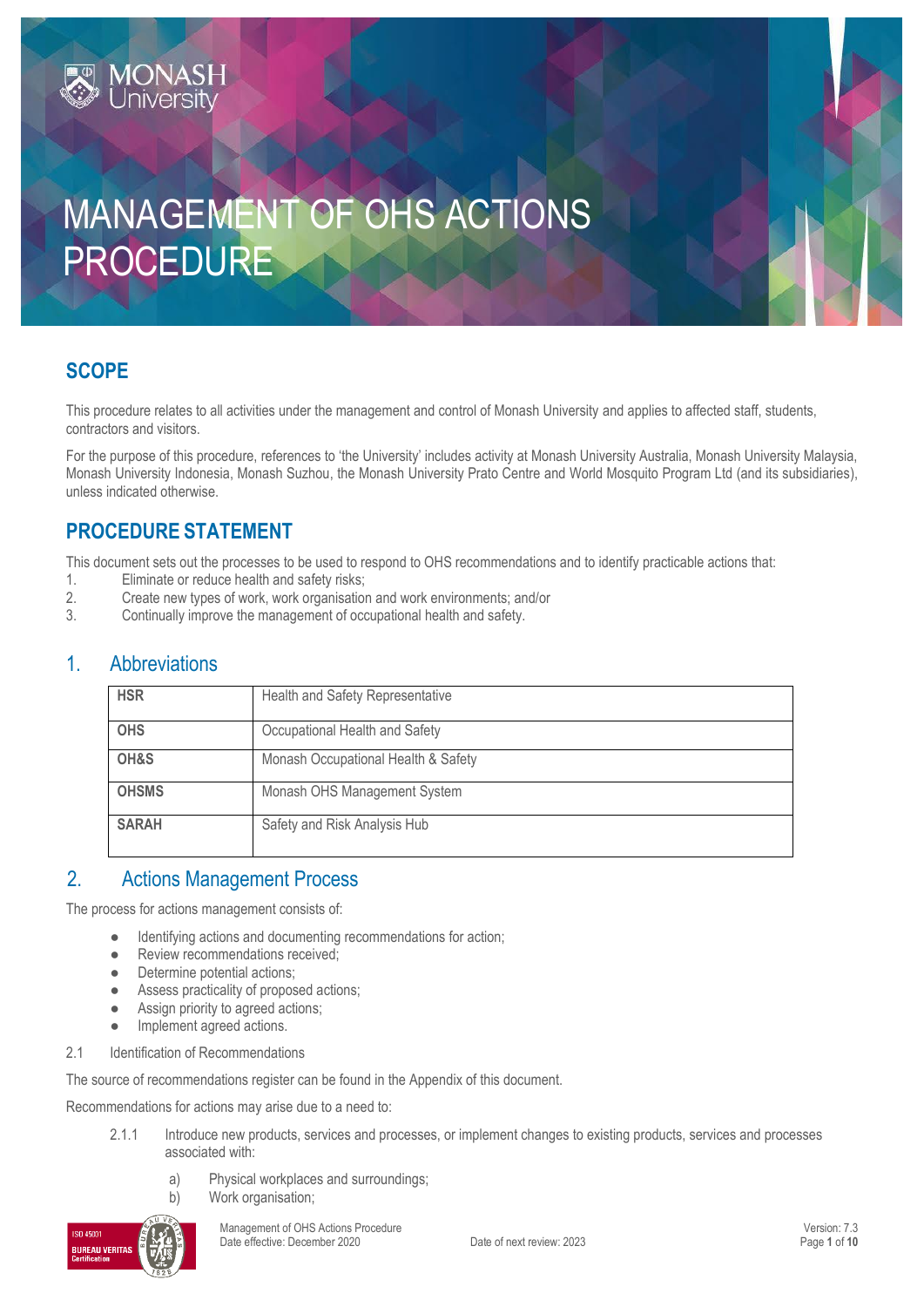- 
- c) Working conditions;<br>d) Equipment: Equipment;
- e) Work force;

2.1.2 Implement and integrate as part of the OHSMS:

- a) Changes to legal requirements and other internal or external requirements;<br>b) Changes in knowledge or information about hazards and OHS risks: and
- b) Changes in knowledge or information about hazards and OHS risks; and
- c) Developments in knowledge and technology.

The relevant OHS processes outline how these recommendations are arrived at, documented and who is the person assigned to respond to the recommendation. If the person assigned to a recommendation does not believe they have the authority to act, the recommendation must be transferred to the most appropriate person (delegated or escalated) as soon as possible. Where it is unclear who is the most appropriate person, consultation with the relevant stakeholders must be undertaken to identify the most appropriate person in accordance with the OHS [Consultation Procedure.](https://publicpolicydms.monash.edu/Monash/documents/1935625)

Any recommendations that require changes to the OHSMS must be assigned to the Manager, OH&S.

2.2 Reviewing Recommendations

The person assigned to a recommendation must identify the process, and review the findings that lead to the recommendation.

2.3 Determining Potential Actions

The person assigned to a recommendation must:

- Determine the potential actions to address the recommendation as soon as reasonably practicable;
- In accordance with the OHS Consultation Procedure, consult with relevant stakeholders to identify any actions that could be considered.

A decision to take no course of action shall be considered an action and shall be documented as per any other action. Justification for taking no action must be provided. The person who made the recommendation will have a right of reply as per Section 3.7.

2.4 Assessing Practicality

The person assigned to a recommendation must assess as soon as possible, whether each potential action is reasonably practicable.

Any action deemed not to be reasonably practicable may be excluded following consultation (in accordance with the OHS Consultation [Procedure\)](https://publicpolicydms.monash.edu/Monash/documents/1935625), and there must be agreement that the actions deemed to be reasonably practicable will:

- Reduce the level of risk to an acceptable level; and/or
- Satisfactorily address any perceived need for change.

Additional actions must be determined if the included actions are deemed to be insufficient to reduce the level of risk to an acceptable level and/or any perceived need for change may not be achieved (refer to Section 3.3).

2.5 Assigning Priority

The person assigned to a recommendation must assign priority to the agreed actions as soon as reasonably practicable by assessing the:

- a) Alignment to the Faculty/Division Risk Register and the associated potential risk reduction with respect to the Hierarchy of Controls as outlined in Table 1;
- b) Perceived need for change (continual improvement); and
- c) Required resource investment.

Consultation is required to ensure all stakeholders agree with this assessment of priority in line with the [OHS Consultation Procedure.](https://publicpolicydms.monash.edu/Monash/documents/1935625)

2.6 Implementation of Actions

All agreed actions must be documented including:

- A description of the action(s) to be taken;
- Timeframes for implementation; and
- The responsible person assigned.

The expected timeframe to complete each agreed action will depend on its priority, the complexity of the action and the resources that are allocated.

All actions must have a single responsible person assigned, however more than one person may participate in the implementation of an action.

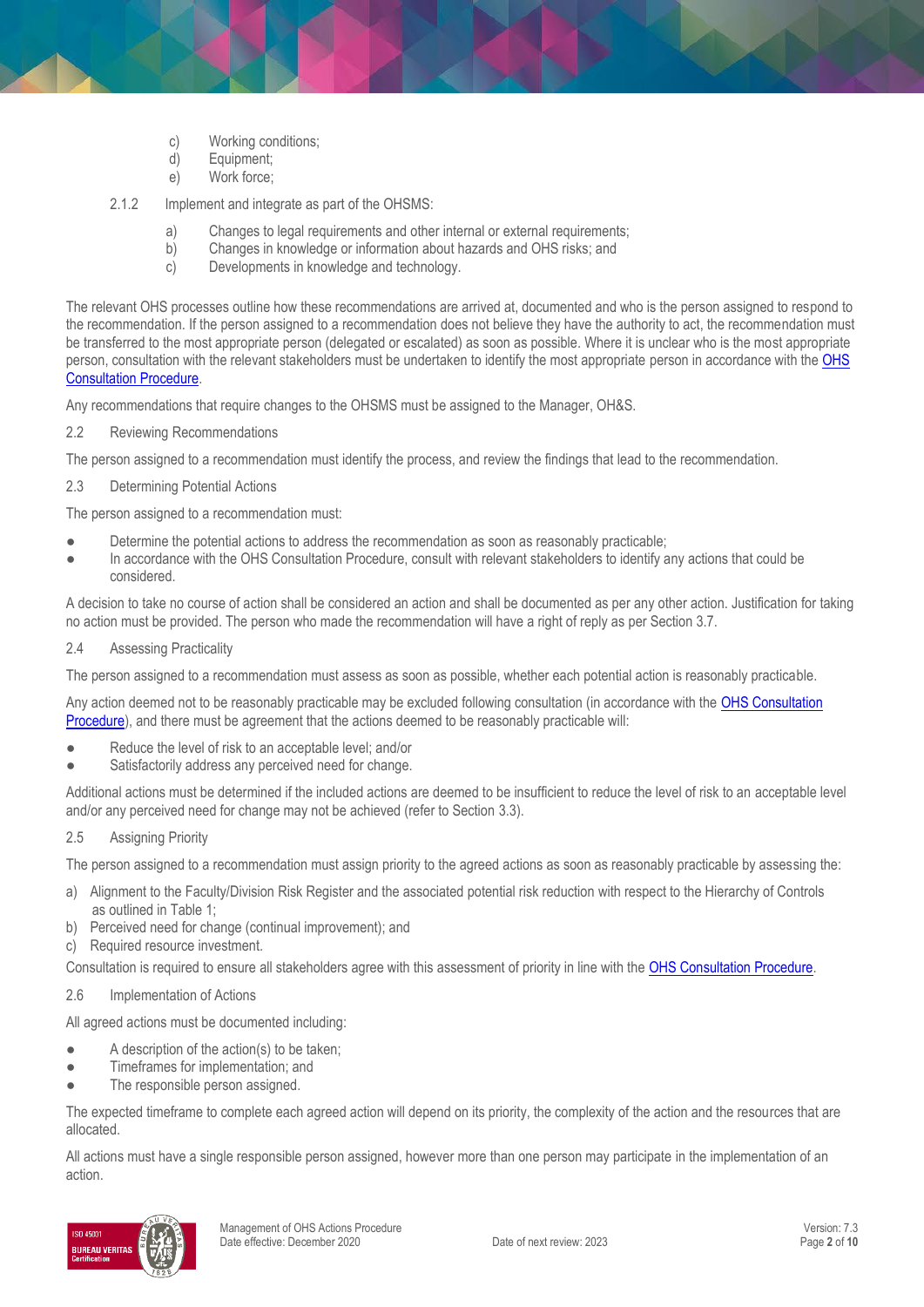If an action cannot be implemented for any reason (e.g. deadline reached or unforeseen problem), the person responsible for implementation must consult with all stakeholders (including the person assigned responsibility to address the recommendation) in line with the [OHS Consultation Procedure.](https://publicpolicydms.monash.edu/Monash/documents/1935625)

If action/s are no longer considered practical, additional actions will need to be determined (refer to Section 2.3).

All document owners must ensure that any documentation associated with an action under their control is updated as soon as practicable.

2.7 Changes to the OHSMS

It is the responsibility of the Manager, OH&S to make changes to the OHSMS.

- 2.7.1 Minor and moderate changes to the OHSMS can be implemented only by the Manager, OH&S or their delegate.
- 2.7.2 Changes to the OHS Policy or any mandatory requirements established as part of the OHSMS (e.g. procedural changes and changes to any mandatory processes or systems) must only be made after:
	- Formal consultation has been conducted in accordance with the requirements of the OHS Consultation Procedure and agreed feedback incorporated;
	- Sign-off has been received from the Vice-Chancellor (VC) or their delegate.

#### 2.8 Action Completion

The person assigned to a recommendation must mark each action as completed and the corresponding date only once fully implemented.

All affected stakeholders must be advised, so far as is reasonable, by either the person responsible for implementing an action or the person assigned to address the recommendation that an action has been completed.

The Manager, OH&S must ensure that changes to the OHSMS are communicated to stakeholders in accordance with the OHS Communications Procedure.

#### 2.9 Review of Actions

Actions recorded in SARAH must be reviewed using the 'Formal Review' command button in SARAH, when considering the following:

- The person(s) who initiated the recommendation must determine if the actions taken sufficiently address their recommendation. Where actions do not appear to satisfactorily address the recommendation, return to Section 2.3.
- The effectiveness of actions must be reviewed by the person assigned to the recommendation based on the level of risk. Where actions do not appear to be effective, return to Section 2.3.

The Manager, OH&S must ensure that changes to the OHSMS are reviewed in accordance with the OHSMS Management Review procedure.

2.10 New hazards and unintended consequences

Any action that identifies new hazards or that has unintended consequences must:

- For any health and safety concerns; be actioned via either: o An existing risk assessment in accordance with the [OHS Risk Management Procedure](https://publicpolicydms.monash.edu/Monash/documents/1935636) as soon as reasonably practicable. oEntry of a Hazard or Incident report in accordance with the [Managing OHS Hazards and Incidents Procedure.](https://publicpolicydms.monash.edu/Monash/documents/1935623)
- For opportunities for improvement to the OHSMS; be actioned via the OH&S Feedback form.

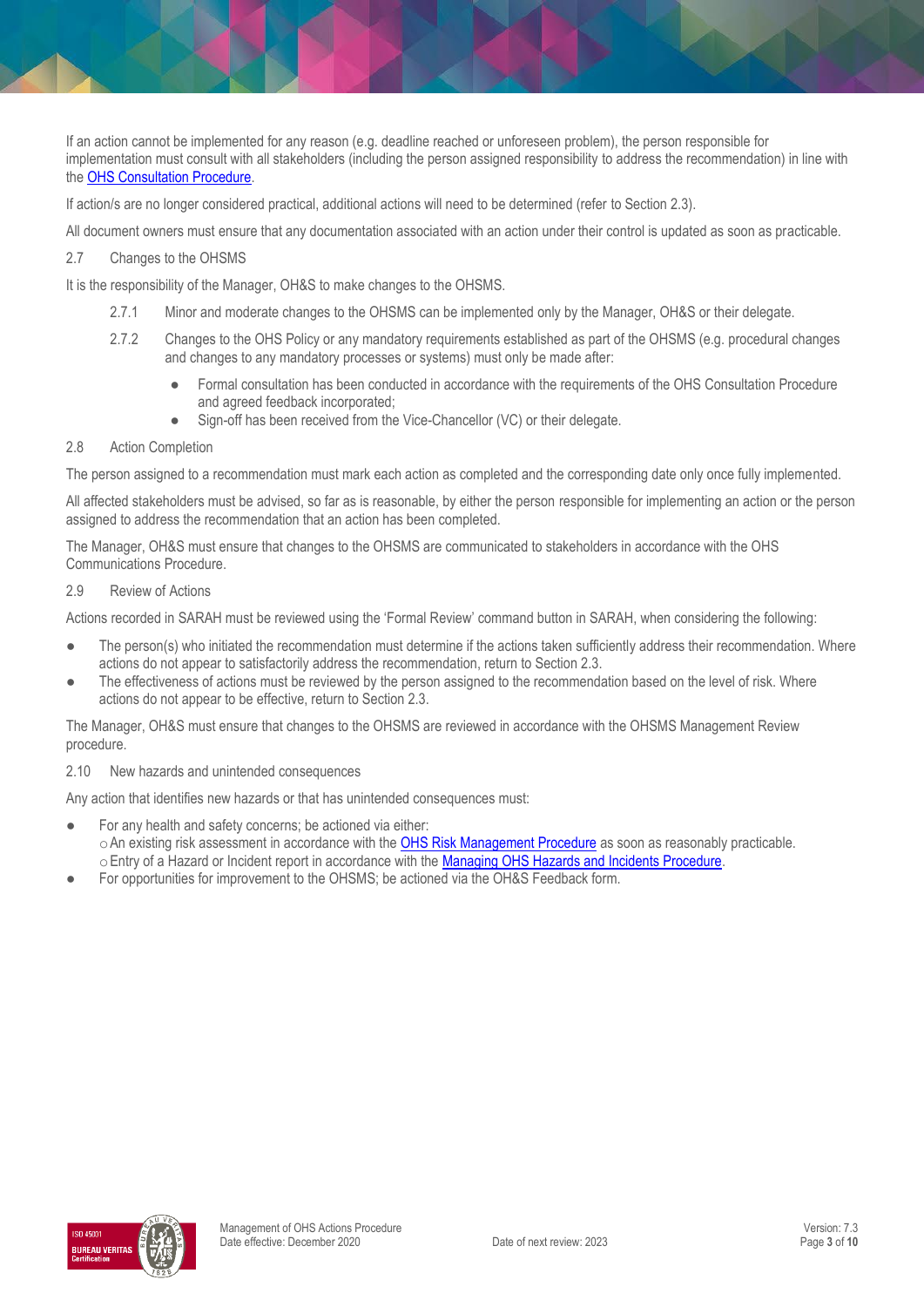| Eliminate<br><b>Substitute</b>                    | Eliminate the risks if appropriate as the first step in risk<br>control.<br>Substitute with a less hazardous alternative.                                                                    | <b>Most Preferred/</b><br><b>Effective</b><br>Control  |
|---------------------------------------------------|----------------------------------------------------------------------------------------------------------------------------------------------------------------------------------------------|--------------------------------------------------------|
| <b>Isolate</b>                                    | Enclose or isolate the hazard.                                                                                                                                                               |                                                        |
| <b>Engineering</b><br>controls                    | Change processes, equipment or tools to reduce risk e.g.:<br>Machinery guards<br>Ventilation aids                                                                                            |                                                        |
| Administration                                    | Information, training and procedures to reduce risk e.g.:<br>Job rotation<br>$\bullet$<br>Limiting access<br>Permit systems<br>Safe operating procedures<br>$\bullet$<br>Training<br>Signage |                                                        |
| Personal<br><b>Protective</b><br><b>Equipment</b> | Personal equipment to protect an operator e.g.<br>Laboratory coat<br>$\bullet$<br>Safety glasses<br>$\bullet$<br>Closed shoes/steel capped boots<br>$\bullet$<br>Hearing protection          | <b>Least Preferred/</b><br><b>Effective</b><br>Control |

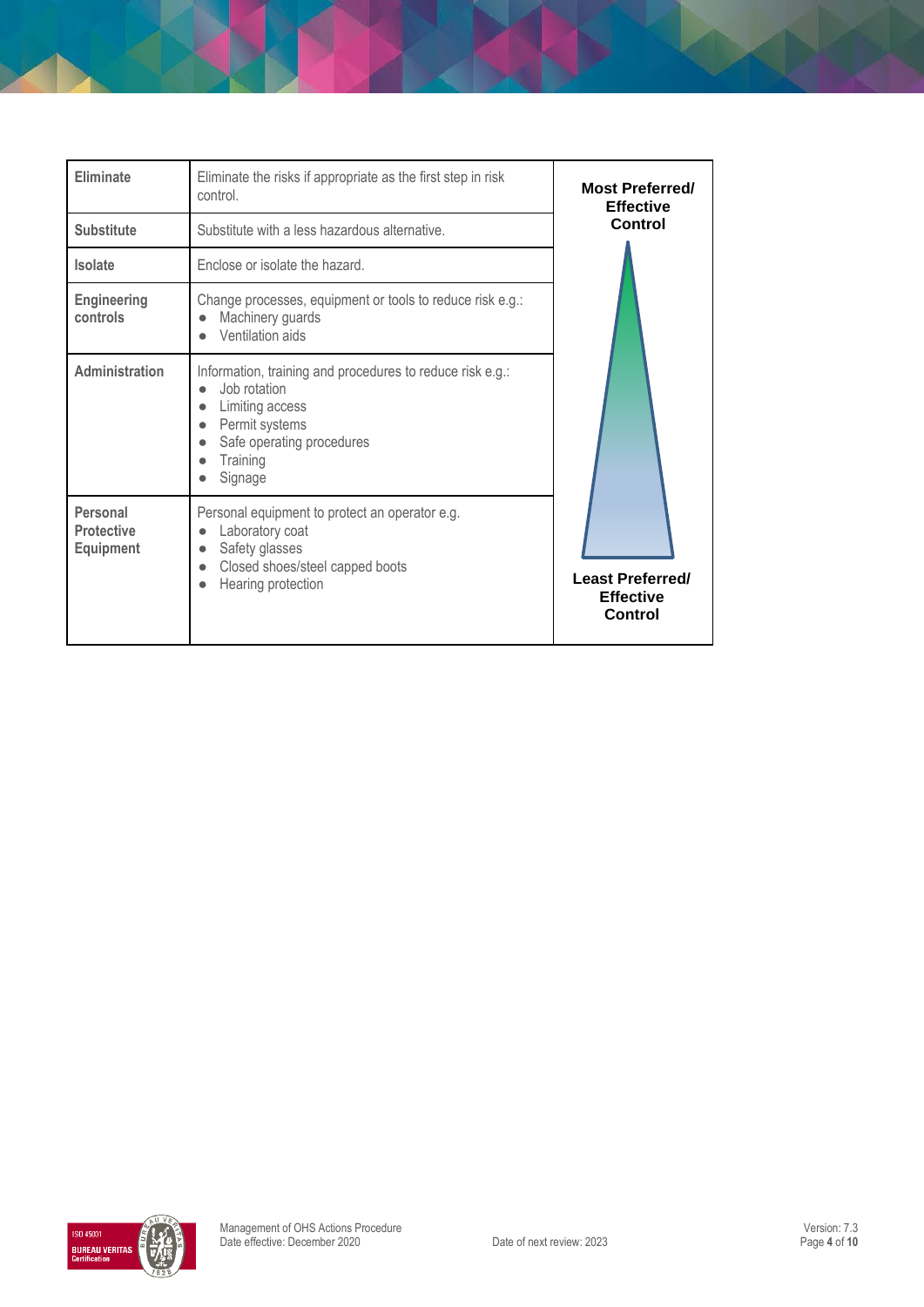#### **Table 1 – Hierarchy of controls**





Management of OHS Actions Procedure<br>
Date effective: December 2020 Consumer 2020 Charles Consumer Cate of next review: 2023 Date effective: December 2020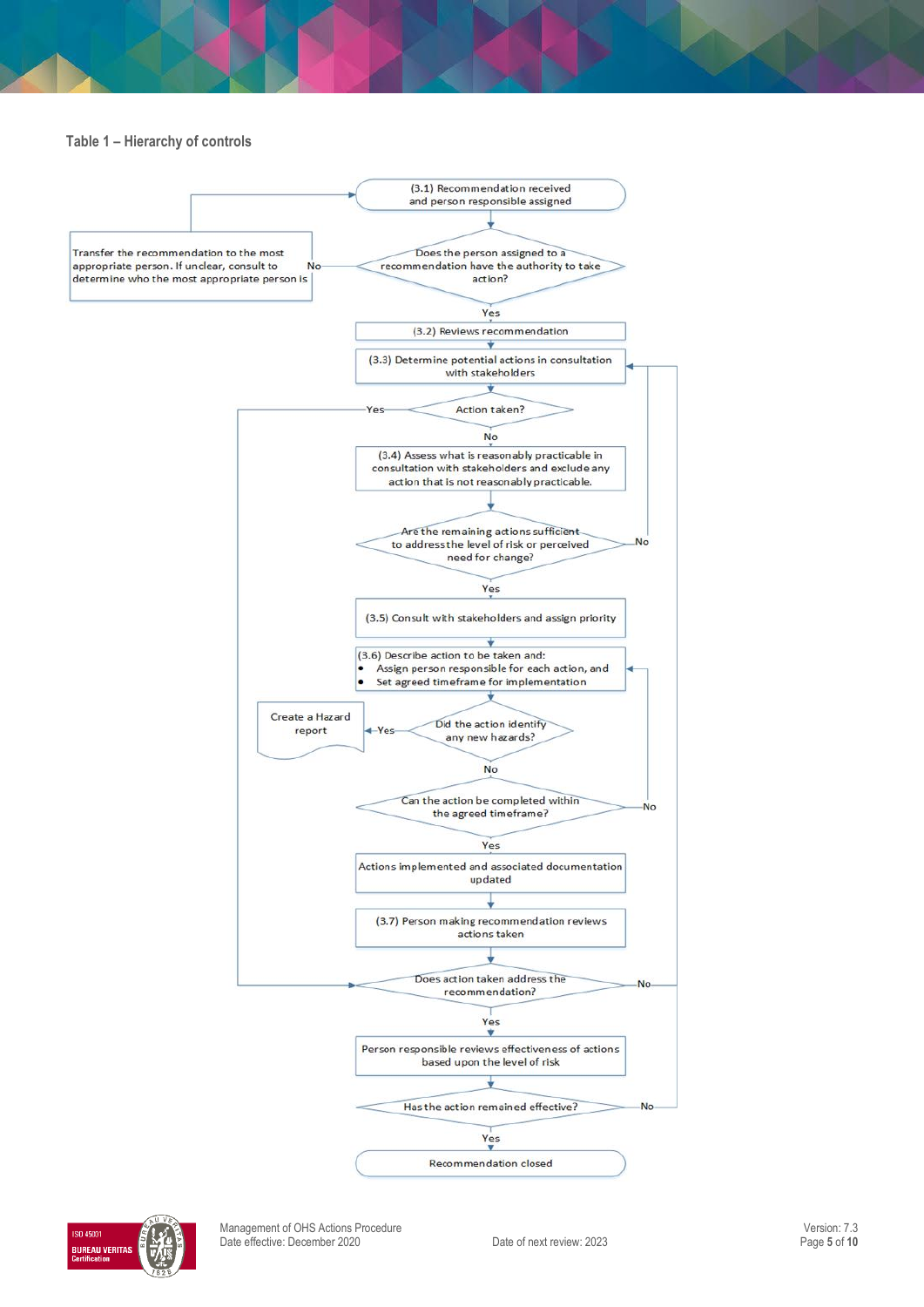# 3. Responsibility for Implementation

A comprehensive list of OHS responsibilities is provided in the document [OHS Roles, Responsibilities and Committees Procedure.](https://publicpolicydms.monash.edu/Monash/documents/1935644) A summary of the specific responsibilities relevant to this procedure is provided below.

**Head of Academic/Administrative unit (person in control of a workplace)**: A head of academic/administrative unit has the overall responsibility for ensuring that every action is fully implemented within the agreed time frame. They may delegate this responsibility.

**Person assigned to address a recommendation**: Must ensure that all recommendations are assigned reasonably practicable actions that adequately address the risk or the need for change in the OHSMS.

**Person assigned to implement an action**: Any person assigned an action must ensure that it is implemented by the agreed timeframe and, if unable to do so, communicate this back to the person assigned to address the recommendation.

## 4. Records

Corrective and preventive actions must be recorded in the relevant module of SARAH (e.g. Workplace inspections, Audits, Hazard and Incident reports).

Continual improvement actions must be recorded such that they are accessible and include:

- A description of the agreed action;
- Agreed timeframes for implementation; and
- Responsible person assigned.

For OHS Records document retention please refer to[: OHS Records Management Procedure.](https://publicpolicydms.monash.edu/Monash/documents/1935642)

## 5. Appendix

Source of recommendations register.

| <b>Source of</b><br><b>Need</b> | <b>Need Type</b>                          | <b>Relevant procedure</b>                                            | Example of the types of changes that could<br>impact on the OHSMS                                                                               |
|---------------------------------|-------------------------------------------|----------------------------------------------------------------------|-------------------------------------------------------------------------------------------------------------------------------------------------|
| <b>External</b>                 | Legislative                               | <b>OHS Legal and other External</b><br><b>Requirements Procedure</b> | Changes in legal requirements that impact upon the<br>OHSMS.                                                                                    |
|                                 | Regulatory                                | <b>OHS Legal and other External</b><br><b>Requirements Procedure</b> | Changes required as a result of a WorkSafe<br>determination.                                                                                    |
|                                 | Standard or code of<br>practice           | <b>OHS Legal and other External</b><br><b>Requirements Procedure</b> | Changes in relevant industry guidance.                                                                                                          |
|                                 | Alignment to other<br>organisations       | <b>OHS Legal and other External</b><br><b>Requirements Procedure</b> | Changes required to align with other organisations.                                                                                             |
| <b>Internal</b>                 | Monitoring activities                     | <b>OHS Monitoring Procedure</b>                                      | Recommendations arising from monitoring programs<br>such as the OHS workplace inspections, OHSMS<br>Self-assessments, building evacuations etc. |
|                                 |                                           | <b>OHS Management System</b><br><b>Audit Procedure</b>               | Recommendations arising from OHSMS audits                                                                                                       |
|                                 |                                           | <b>OHSMS Management Review</b><br>Procedure                          | Recommendations arising from management review.                                                                                                 |
|                                 |                                           | <b>Management of OHS Actions</b><br>Procedure                        | Unintended consequences of actions                                                                                                              |
|                                 | OHS Hazard and<br><b>Incident Reports</b> | Managing OHS Hazards and<br><b>Incidents Procedure</b>               | Recommendations arising from investigations<br>conducted on OHS:                                                                                |
|                                 |                                           |                                                                      | Hazard Reports, and;<br>Incident reports.                                                                                                       |
|                                 | <b>OHS Risk Management</b>                | <b>OHS Risk Management</b><br>Procedure                              | Commonality amongst risk assessments and control<br>measures identified by:                                                                     |

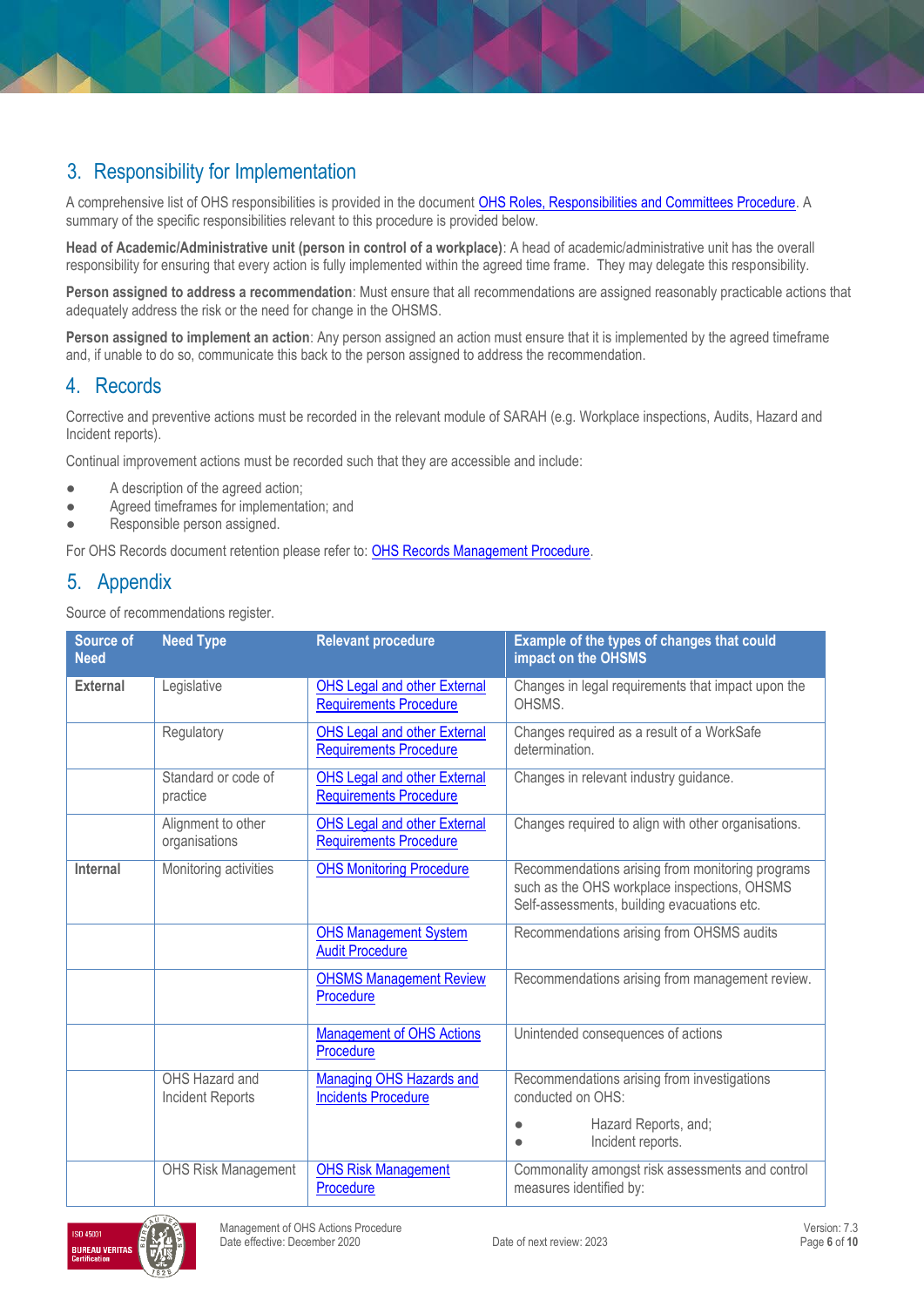|                               |                                                                                                                                                                      | <b>Risk Assessments</b><br>$\bullet$<br><b>Risk Registers</b><br>$\bullet$<br>Event Risk Management Plans<br>$\bullet$                                                                                                      |
|-------------------------------|----------------------------------------------------------------------------------------------------------------------------------------------------------------------|-----------------------------------------------------------------------------------------------------------------------------------------------------------------------------------------------------------------------------|
| Roles and<br>Responsibilities | <b>OHS Roles, Responsibilities</b><br>and Committees Procedure<br><b>OHS Consultation Procedure</b><br><b>Health and Safety Issue</b><br><b>Resolution Procedure</b> | Recommendations arising from:<br><b>Local OHS Committees</b><br>$\bullet$<br>Feedback from Appointed Health and Safety<br>$\bullet$<br>Roles<br>Feedback from Workers<br>$\bullet$<br>Impacts from restructure<br>$\bullet$ |
| Management of Change          | <b>OHS Communication</b><br>Procedure<br><b>Management of OHS Actions</b><br>Procedure                                                                               | Recommendations arising from:<br>Changes to the workplace<br>Unintended consequences as a result of the<br>$\bullet$<br>implementation of an OHS action.                                                                    |

## **DEFINITIONS**

A comprehensive list of definitions is provided in the **Definitions tool**. Definitions specific to this procedure are provided below.

| <b>Key word</b>                            | <b>Definition</b>                                                                                                                                                                                                                                                                                                                                                                                                                                                                                                                                                 |  |
|--------------------------------------------|-------------------------------------------------------------------------------------------------------------------------------------------------------------------------------------------------------------------------------------------------------------------------------------------------------------------------------------------------------------------------------------------------------------------------------------------------------------------------------------------------------------------------------------------------------------------|--|
| <b>Continual improvement</b>               | A recurring process of enhancing the OHS Management System in order to improve overall OHS<br>performance consistent with the Monash University OHS Policy                                                                                                                                                                                                                                                                                                                                                                                                        |  |
| <b>OHSMS</b>                               | OHSMS: The combined approach to health and safety management at Monash University. In relation to<br>change to the OHSMS the following terms are used:                                                                                                                                                                                                                                                                                                                                                                                                            |  |
|                                            | 1. Implementation (of the OHSMS) - The design, implementation, management and improvement of the<br>OHSMS.<br>2. Integration (of the OHSMS) - The deployment and use of the OHSMS to manage health and safety<br>within Faculties and Divisions.<br>3. Aspect (of the OHSMS) - The OHS Policy and the associated procedures, system (online tool, eForm,<br>paper-based form or proforma), and any supporting documentation including web-based content.<br>4. Records - Stored information kept as evidence of the integration of the requirements of the OHSMS. |  |
| <b>OHSMS Change Impact</b><br><b>Level</b> | The impact a change to the OHSMS can have on stakeholders as either a:<br>Minor change - Changes to guidance materials and/or changes to improve upon the look at feel of the<br>OHSMS including:<br>• Changes to formatting;<br>Clarifications of wording; and<br>• Correcting webpage links.                                                                                                                                                                                                                                                                    |  |
|                                            | Moderate change - Changes to information provided to support mandatory requirements including:<br>Guidelines and standalone reference material;<br>OHS Reporting tools;<br>Optional processes and the way optional systems operate.<br>$\bullet$<br>Major change - Changes to the Policy or any mandatory requirements established as part of the OHSMS<br>including:<br>OHS procedures;<br>Changes to the mandatory processes and the way mandatory systems operate                                                                                              |  |
| <b>Recommendation</b>                      | A suggestion or proposal for actions or outcomes that may be adopted to address a risk to health and<br>safety, or improve processes within the OHSMS.<br>Stakeholders: Anyone whose operations may be affected as a result of a revision of an aspect of the<br>OHSMS. Stakeholders include:<br>1. Internal stakeholders (e.g. OH&S team, safety roles, eSolutions, HR);<br>2. Organisations delivering outsourced activities (e.g. trainers, auditors, software vendors);                                                                                       |  |

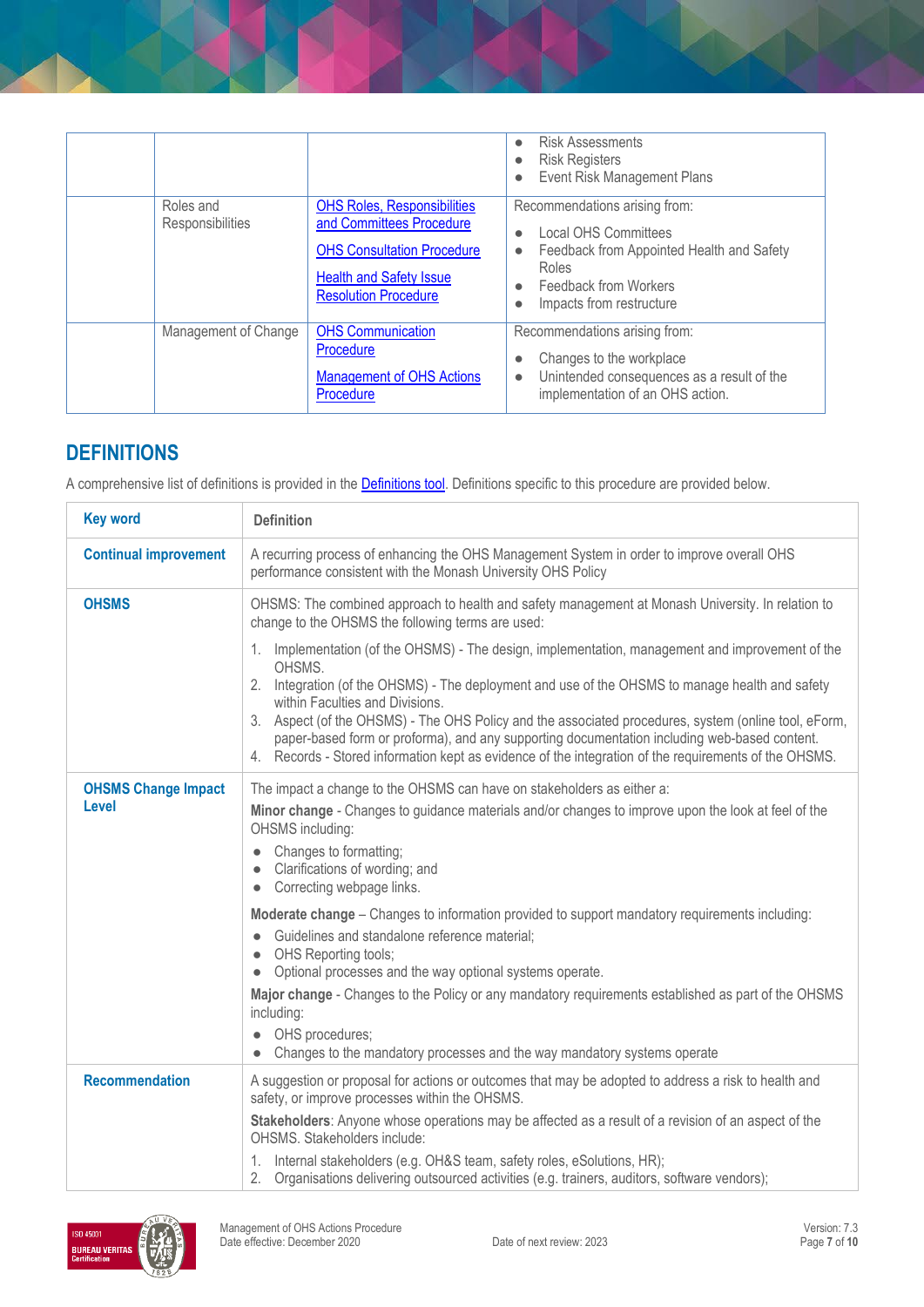| 3. Affiliated organisations (e.g. Monash Student Organisations, Monash College);<br>4. External stakeholders (e.g. Associated research institutes (Hudson), CSIRO). |
|---------------------------------------------------------------------------------------------------------------------------------------------------------------------|
|---------------------------------------------------------------------------------------------------------------------------------------------------------------------|

## **GOVERNANCE**

| <b>Parent policy</b>         | <b>OHS&amp;W Policy</b>                                                                                                                                                                                                                                                                                                                                                                                                                                                                                                                                                                                                                                                                                                               |
|------------------------------|---------------------------------------------------------------------------------------------------------------------------------------------------------------------------------------------------------------------------------------------------------------------------------------------------------------------------------------------------------------------------------------------------------------------------------------------------------------------------------------------------------------------------------------------------------------------------------------------------------------------------------------------------------------------------------------------------------------------------------------|
| <b>Supporting procedures</b> | <b>Monash University OHS documents</b><br><b>Health and Safety Issue Resolution Procedure</b><br>Management of OHS Actions Procedure<br>Managing OHS Hazards and Incidents Procedure<br><b>OHS Communication Procedure</b><br><b>OHS Consultation Procedure</b><br><b>OHS Legal and other External Requirements Procedure</b><br><b>OHS Management System Audit Procedure</b><br><b>OHS Monitoring Procedure</b><br><b>OHSMS Management Review Procedure</b><br><b>OHS Records Management Procedure</b><br><b>OHS Risk Management Procedure</b><br>OHS Roles, Responsibilities and Committees Procedure<br>All Monash University OHSMS procedures may result in the creation of recommendations. Refer to the A-Z<br>documents index. |
| <b>Supporting schedules</b>  | N/A                                                                                                                                                                                                                                                                                                                                                                                                                                                                                                                                                                                                                                                                                                                                   |
| <b>Associated procedures</b> | <b>Australian and International Standards</b>                                                                                                                                                                                                                                                                                                                                                                                                                                                                                                                                                                                                                                                                                         |
|                              | ISO 45001:2018 Occupational Health and Safety Management Systems                                                                                                                                                                                                                                                                                                                                                                                                                                                                                                                                                                                                                                                                      |
| <b>Related Legislation</b>   | Occupational Health and Safety Act 2004 (Vic)<br>Occupational Health and Safety Regulations 2017 (Vic)                                                                                                                                                                                                                                                                                                                                                                                                                                                                                                                                                                                                                                |
| Category                     | Operational                                                                                                                                                                                                                                                                                                                                                                                                                                                                                                                                                                                                                                                                                                                           |
| Approval                     | Chief Operating Officer & Senior Vice-President<br>1 December 2020                                                                                                                                                                                                                                                                                                                                                                                                                                                                                                                                                                                                                                                                    |
| Endorsement                  | Monash University OHS Committee<br>17 November 2020                                                                                                                                                                                                                                                                                                                                                                                                                                                                                                                                                                                                                                                                                   |
| Procedure owner              | Health, Safety and Wellbeing Manager                                                                                                                                                                                                                                                                                                                                                                                                                                                                                                                                                                                                                                                                                                  |
| Date effective               | December 2020                                                                                                                                                                                                                                                                                                                                                                                                                                                                                                                                                                                                                                                                                                                         |
| <b>Review date</b>           | 2023                                                                                                                                                                                                                                                                                                                                                                                                                                                                                                                                                                                                                                                                                                                                  |
| <b>Version</b>               | 7.3 (Minor amendments effective 17 December 2021)                                                                                                                                                                                                                                                                                                                                                                                                                                                                                                                                                                                                                                                                                     |
| <b>Content enquiries</b>     | ohshelpline@monash.edu                                                                                                                                                                                                                                                                                                                                                                                                                                                                                                                                                                                                                                                                                                                |

## **DOCUMENT HISTORY**

| <b>Version</b> | Date Approved | Changes made to document           |
|----------------|---------------|------------------------------------|
|                | February 2011 | OHS Corrective Action Procedure v2 |
|                | February 2013 | Deleted old summary table          |
|                |               | Added responsibilities section     |

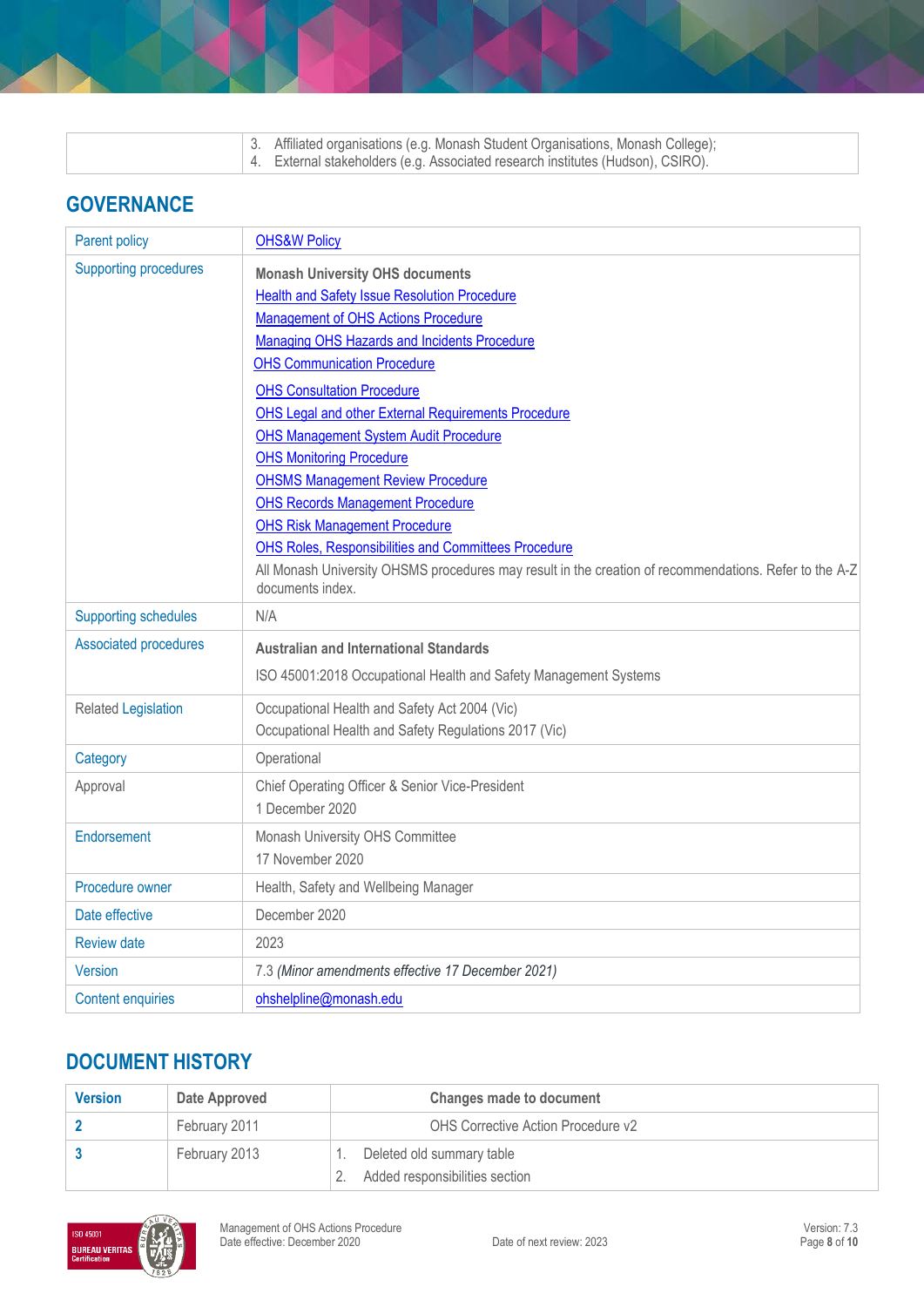|     |                  | 3.<br>Added procedural section in section 1<br>Added flowchart as a visual representation of section 1<br>4.<br>Refined definitions section<br>5.<br>Added document history section, and<br>6.<br>7.<br>Added Corrective Action Register Template                                                                                                                                                                                                                                                                                                                                                                                                                                                                                                                  |
|-----|------------------|--------------------------------------------------------------------------------------------------------------------------------------------------------------------------------------------------------------------------------------------------------------------------------------------------------------------------------------------------------------------------------------------------------------------------------------------------------------------------------------------------------------------------------------------------------------------------------------------------------------------------------------------------------------------------------------------------------------------------------------------------------------------|
| 3.1 | <b>July 2015</b> | Updated hyperlinks throughout to new OH&S website<br>1.                                                                                                                                                                                                                                                                                                                                                                                                                                                                                                                                                                                                                                                                                                            |
| 4   | November 2016    | 1.<br><b>Refined Definitions section</b><br>2.<br>Added corrective actions table<br>3.<br>Added Hierarchy of controls to definitions section<br>Removed specific timeframe of 5 years for document retention<br>4.<br>Added link to OHS Records Management Procedure sections<br>5.<br>6.<br>Updated flowchart<br>Updated reference section<br>7.                                                                                                                                                                                                                                                                                                                                                                                                                  |
| 4.1 | August 2017      | Updated logos in header<br>1.<br>2.<br>Updated OHS Regulations to 2017                                                                                                                                                                                                                                                                                                                                                                                                                                                                                                                                                                                                                                                                                             |
| 5   | <b>June 2019</b> | Removed requirement to keep a separate 'Corrective Actions register' and updated section<br>1.<br>3.3 to reflect that SARAH and other appropriate methods are to be used for recording and<br>monitoring of corrective actions.<br>Updated Scope to reflect that only Australian campuses are covered by the certification to<br>2.<br>OHS AS 18001 and AS 4801.                                                                                                                                                                                                                                                                                                                                                                                                   |
| 6.0 | November 2019    | Renamed procedure to 'Management of OHS Actions Procedure'.<br>1.<br>2.<br>Revised scope and purpose to include all OHS related actions<br>3.<br>Refined definitions<br>Revised body of procedure to reflect the review of recommendation, identification of<br>4.<br>potential action, assessment of practicality, prioritisation, implementation and review of<br>action requirements.<br>Removed reporting section.<br>5.<br>Updated records section to reflect that the relevant modules of SARAH must be used.<br>6.<br><b>Updated links</b><br>7.<br>Updated flow chart<br>8.<br>9<br>Removed corrective actions table<br>10. Updated responsibility for implementation section<br>11. Updated reference section<br>12. Updated certification logo in header |
| 7.0 | December 2020    | Revised language to align with ISO 45001.<br>1.<br>2.<br>Clearly identify sources of recommendations including:<br>a. Unintended consequences of actions.<br>Improvements identified through OHSMS Review.<br>b.<br>The addition of a 'Source of recommendations register' in the appendix.<br>C.<br>Added a section that describes the steps required to make changes to the OHSMS<br>3.<br>including:<br>Identified that all changes to the OHSMS are the responsibility of the Manager, OH&S.<br>а.<br>What steps are required before major changes can be made.<br>b.<br>Additional requirement to update the OHSMS Change register.<br>С.                                                                                                                     |
| 7.1 | <b>July 2021</b> | 1. Updated certification logo in footer to ISO 45001<br>2. Updated the Standard to ISO 45001 under "Associated procedures" in the Governance table<br>3. Updated OHS Policy under 'Parent Policy' to OHS&W Policy                                                                                                                                                                                                                                                                                                                                                                                                                                                                                                                                                  |